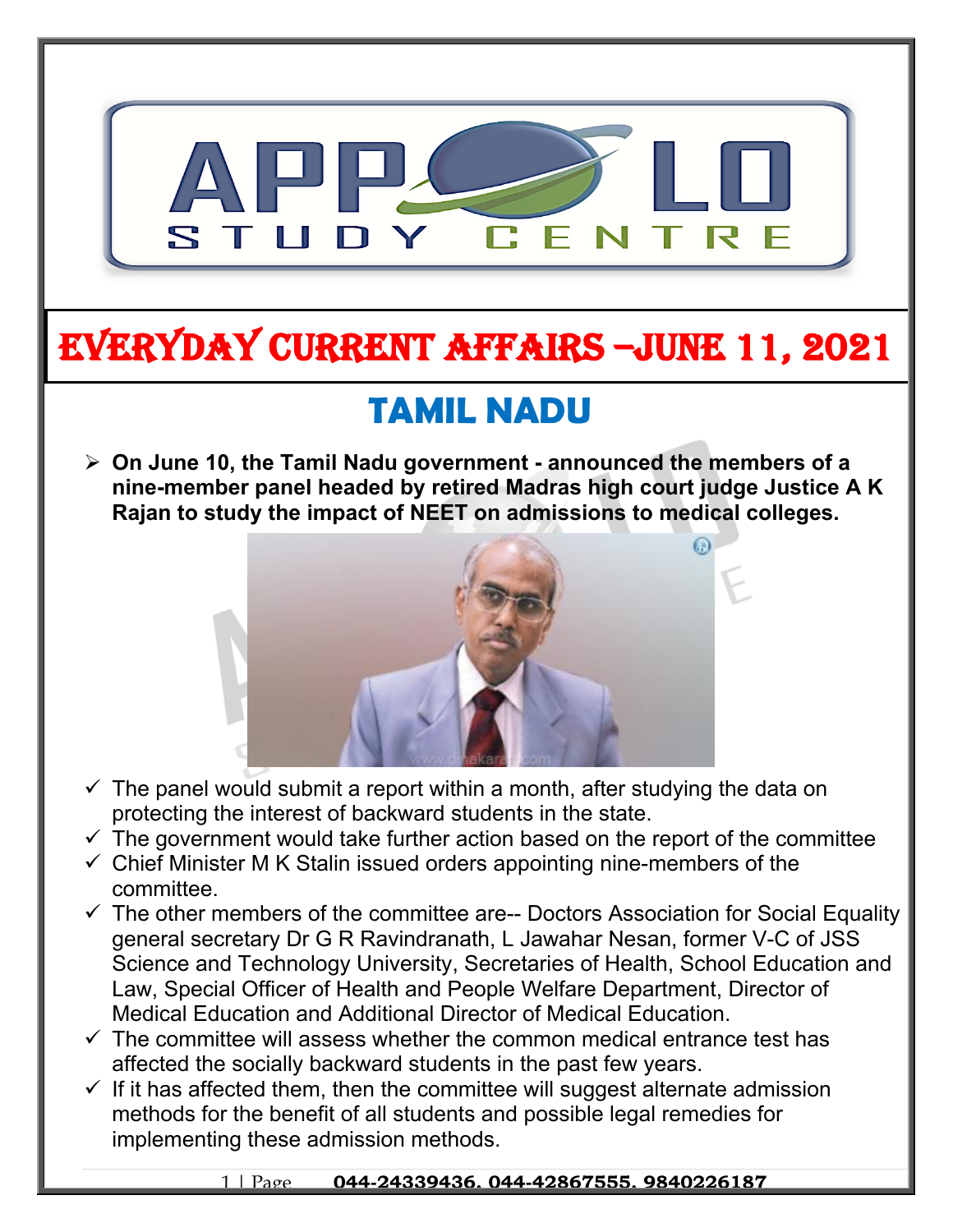- $\checkmark$  Educationists and officials also will be part of this high level committee constituted by the government.
- **Tamil Nadu has a gross enrolment ratio (GER) of 51.4% in higher education, almost double the national average of 27.1%**
- $\checkmark$  This was revealed in the All-India Survey on Higher Education (AISHE) for 2019-20 released on June 10
- $\checkmark$  Also, Tamil Nadu's GER exceeds the National Education Policy's target of 50% to be achieved in the year 2030



- $\checkmark$  The state's GER has increased progressively from 32.9% in 2010-11 to 51.4% in 2019-20.
- $\checkmark$  The state has 2,610 colleges, which works out to 38 colleges per one lakh population.
- $\checkmark$  In 2019-20, a total of 9.26,490 students in the 18-23 age group enrolled in universities in the state.
- $\checkmark$  Further, around 12.5% of the students have opted for distance education.

### **NATIONAL**

- **India has a gross enrolment ratio (GER) of 27.1% in higher education, with the GER of women at 27.3% compared to men's 26.9%.**
- $\checkmark$  This was revealed in the All-India Survey on Higher Education (AISHE) for 2019-20 released on June 10
- $\checkmark$  This the second consecutive year that more women have enrolled for higher education than men.
- $\checkmark$  In the last five-years from 2015-16 to 2019-20, female enrolment recorded an 18.2% increase, while overall enrolment in higher education grew by 11.4% in the same period.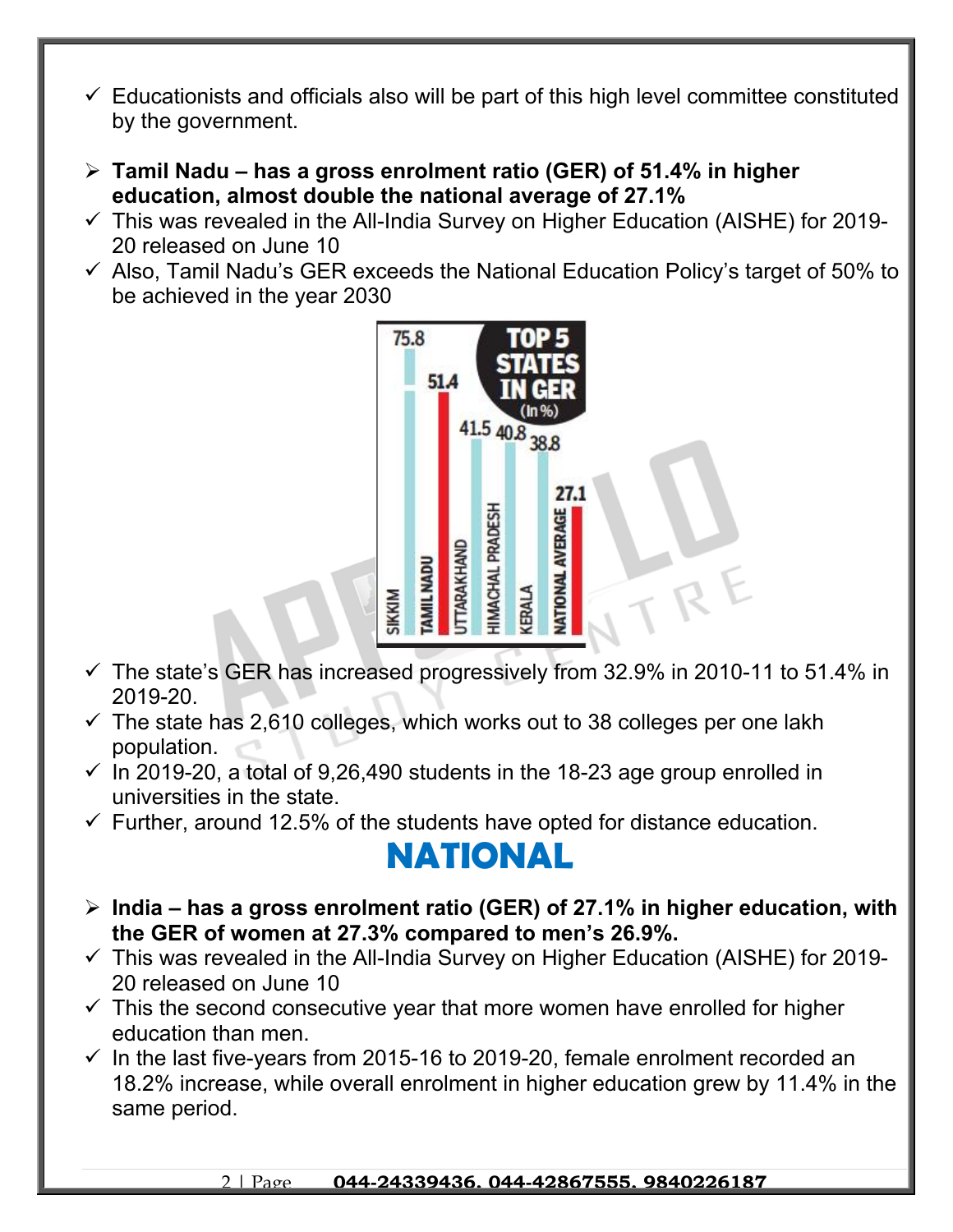- $\checkmark$  Among the states, Uttar Pradesh has 49.1% male and 50.9% female students, while Karnataka is the other state with higher female enrolment compared to male students.
- $\checkmark$  In the choice of discipline of study, engineering and technology registered a negative 13.4% growth in the last five years, while medical science enrolment is up by 51.1% in the same period.
- $\checkmark$  Across the country, enrolment in IT and computer courses registered a growth of 4.2% over the last five-years.

|                     | <b>REPORT CARD ON HIGHER EDUCATION</b> |                                                               |         |                     |                 |                                |         |
|---------------------|----------------------------------------|---------------------------------------------------------------|---------|---------------------|-----------------|--------------------------------|---------|
|                     | Growth of universities/colleges        |                                                               |         |                     |                 |                                |         |
| <b>Universities</b> |                                        | <b>Colleges</b>                                               |         |                     |                 | <b>Standalone institutions</b> |         |
| 2015-16 799         |                                        | 39,071                                                        |         |                     | 11,923          |                                |         |
| 2016-17 864         |                                        | 40,026                                                        |         |                     | 11,669          |                                |         |
| 2017-18 903         |                                        | 39,050                                                        |         |                     | 10,011          |                                |         |
| 2018-19 993         |                                        | 39,931                                                        |         |                     | 10,725          |                                |         |
| 2019-20 1.043       |                                        | 42,343                                                        |         |                     | 11,779          |                                |         |
|                     |                                        |                                                               |         | 50,000              | 0               |                                | 12,000  |
| 0                   | 1,200                                  | n<br>Gross enrolment ration (GER) in higher education         |         |                     |                 |                                |         |
|                     |                                        | $(18-23 \text{ years})$                                       |         |                     |                 |                                |         |
|                     |                                        | Indicator                                                     | 2015-16 | 2016-17             | 2017-18         | 2018-19                        | 2019-20 |
|                     |                                        | <b>GER</b>                                                    | 24.5    | 25.2                | 25.8            | 26.3                           | 27.1    |
|                     |                                        | <b>GER</b> male                                               | 25.4    | 26                  | 26.3            | 26.3                           | 26.9    |
|                     |                                        | <b>GER</b> female                                             | 23.5    | 24.5                | 25.4            | 26.4                           | 27.3    |
|                     |                                        | Number of institutions & their response status for the survey |         |                     |                 |                                |         |
|                     |                                        |                                                               |         | <b>Universities</b> | <b>Colleges</b> | <b>Standalone</b>              | Total   |
|                     |                                        | <b>Institutions listed</b>                                    |         | 1,043               | 42,343          | 11,779                         | 55,165  |

- $\checkmark$  Of the 42,343 colleges, 60.56% are located in rural areas, while 10.75% colleges are started exclusively for girls.
- $\checkmark$  Among these colleges, 78.6% are managed by the private entities
- $\checkmark$  They were mostly located in Andhra Pradesh (81%), Telangana (80%), Uttar Pradesh (78.5%) and Tamil Nadu (77.6%).
- $\checkmark$  Further, 65.5% of the colleges had less than 500 students, while just 4% of the colleges have enrolment of more than 3,000 students.
- $\checkmark$  The enrolment in higher education stands at 3.85 crore in 2019-20 as compared to 3.74 crore in 2018-19, registering a growth of 11.36 lakh (3%).
- $\checkmark$  This is a higher enrolment figure, when compared with the total enrolment of 3.42 crore in 2014-15.
- $\checkmark$  Similarly, the GER of students enrolled in higher education in 2019-20 is 27.1% as against 26.3% in 2018-19 and 24.3% in 2014-2015.
- $\checkmark$  The Gender Parity Index (GPI) has increased during the last five years, from 0.92 in 2015-16 to 1.01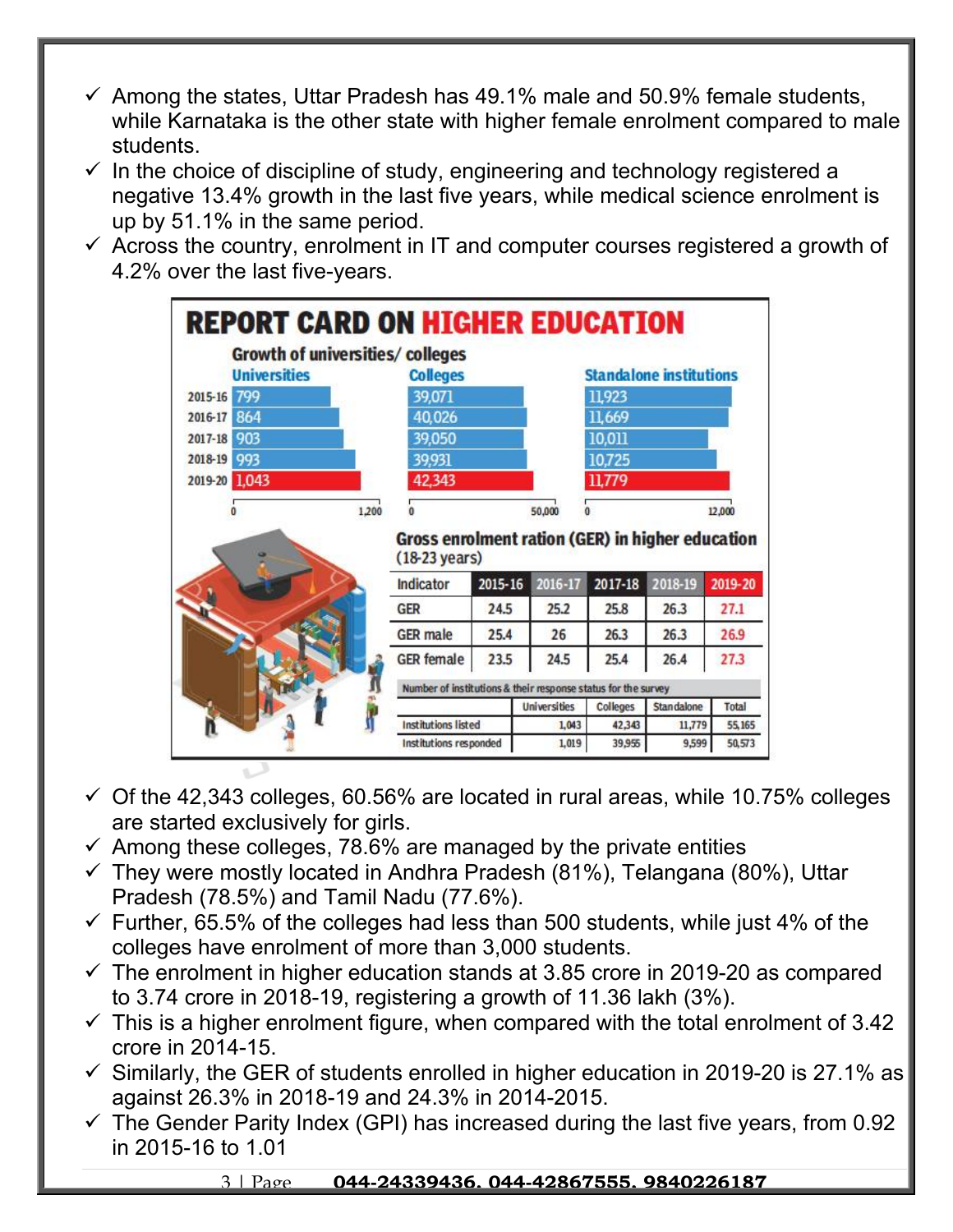- $\checkmark$  The GPI is a socioeconomic index usually designed to measure the relative access to education of males and females.
- $\checkmark$  The number of universities has increased by 30.5% from 799 in 2015-16 to 1,043 in 2019-20.
- $\checkmark$  The number of colleges has increased by about 8.4% from 39,071 in 2015-16 to 42,343 in 2019-20.
- **The Union government has deposited ₹10 crore compensation paid by Italy in the Supreme Court in the Italian marines case**
- $\checkmark$  This amount was paid as compensation to the families of the two Kerala fishermen who were shot dead on February 15, 2012 by two Italian marines aboard the 'Enrica Lexie' ship
- $\checkmark$  The compensation amount has been paid in lieu of closure of criminal cases against the two navy personnel, Massimilano Latorre and Salvatore Girone, in India
- $\checkmark$  With this, the nine-year-old controversy and diplomatic tussle comes to an end.
- $\checkmark$  The Supreme court said that it would pass orders on June 15 on disbursal of the compensation amount to the family members of two Kerala fishermen identified as Jelestine and Ajeesh Pinku
- $\checkmark$  India bargained hard with Italy, based on the May 21, 2020 award of the Arbitral Tribunal under the UN Convention on the Law of Sea (UNCLOS)
- $\checkmark$  Accordingly, Italy agreed to pay ₹10 crore compensation to kin of the dead fishermen as well as to the owner of the boat damaged due to firing by the Marines.
- **Children aged 5 years and below are not required to wear masks, as per the new guidelines for management of Covid-19 infection**
- $\checkmark$  This is based on an assessment that risk of infection is small as well as concerns that masks may pose safety issues.
- $\checkmark$  Children aged 6-11 years may wear a mask depending on the ability of the child to use it safely and appropriately under the direct supervision of parents or guardian.
- $\checkmark$  However, children above 12 should wear a mask just like any adult.
- $\checkmark$  Further, the drug Remdesivir has not been recommended for treatment of Covid-19 in kids
- $\checkmark$  The rational use of high-resolution CT (HRCT) imaging has been suggested to monitor the effect of the disease on lungs in kids.
- $\checkmark$  The guidelines also advise against use of steroids in asymptomatic and mild cases as it can be harmful and could lead to other severe problems.

## **INDIA AND OTHER COUNTRIES**

 **On June 10, the Nigerian government – switches to Indian microblogging site 'Koo', after banning American site Twitter indefinitely on June 5**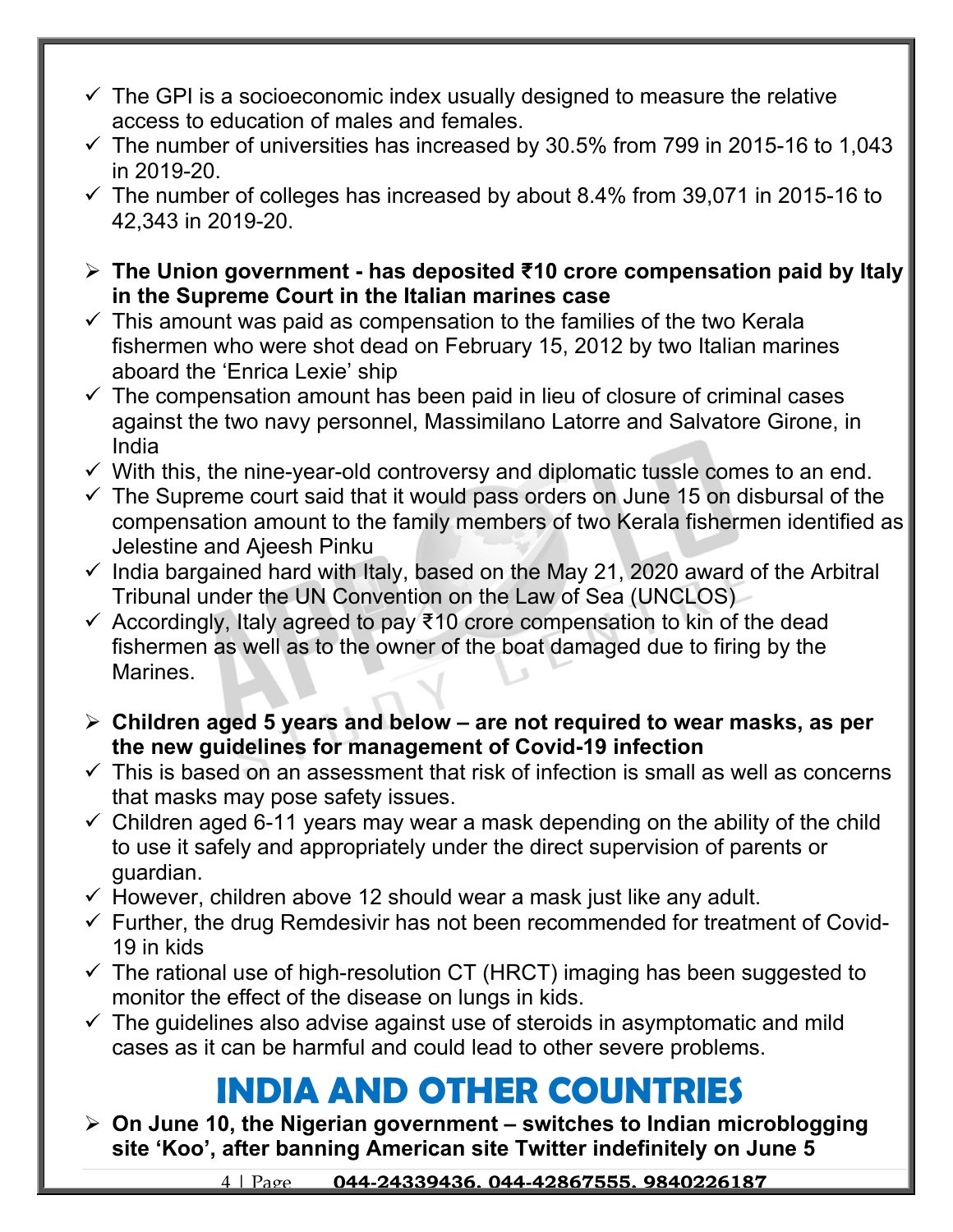

- $\checkmark$  Now, it has a verified account (@Nigeriagov) on Koo, and is followed by 12000 people.
- $\checkmark$  The government has also started releasing regular official updates on the platform and has written over 20 posts, till now.
- $\checkmark$  Koo had made an entry into Nigeria after Twitter was banned in the country for deleting an "offensive" post by President Muhammadu Buhari.
- $\checkmark$  Shortly after the ban on June 5, Koo had started its services there.
- $\checkmark$  Koo was owned by Bombinate Technologies and launched in March 2020
- $\checkmark$  It has been considered as India's alternative to American tech giant Twitter.
- $\checkmark$  It currently has over 6 million users in India, including a number of politicians, especially belonging to BJP
- $\checkmark$  Twitter's standoff with the Nigerian government began in October 2020, after its CEO Jack Dorsey had supported anti-government protests #EndSars
- $\checkmark$  These peaceful protests were directed against the country's Special Anti-Robbery Squad (SARS).

## **CONFERENCES & SUMMITS**

- **Prime Minister Narendra Modi will participate virtually in the outreach sessions of the 47th edition of G-7 summit on June 12-13 being held in Cornwall in the United Kingdom**
- $\checkmark$  This is the second time the Prime Minister will be participating in a G7 meeting.
- $\checkmark$  Australia and South Korea are other special invitees, apart from India, for the G-7 Summit 2021.
- $\checkmark$  Earlier, India had been invited by the G7 French Presidency in 2019 to the Biarritz Summit as a "Goodwill Partner"
- $\checkmark$  During the 2019 Summit, Prime Minister participated in the Sessions on 'Climate, Biodiversity and Oceans' and 'Digital Transformation'
- $\checkmark$  United Kingdom holds the Presidency of G7 this year
- Canada, France, Italy, Germany, Japan, United Kingdom and United States constitute the G7 membership.

## **ECONOMY**

 **The Reserve Bank of India (RBI) - has hiked the interchange fee for ATM withdrawals to ₹17 from ₹15, which will come into effect from January 2022.**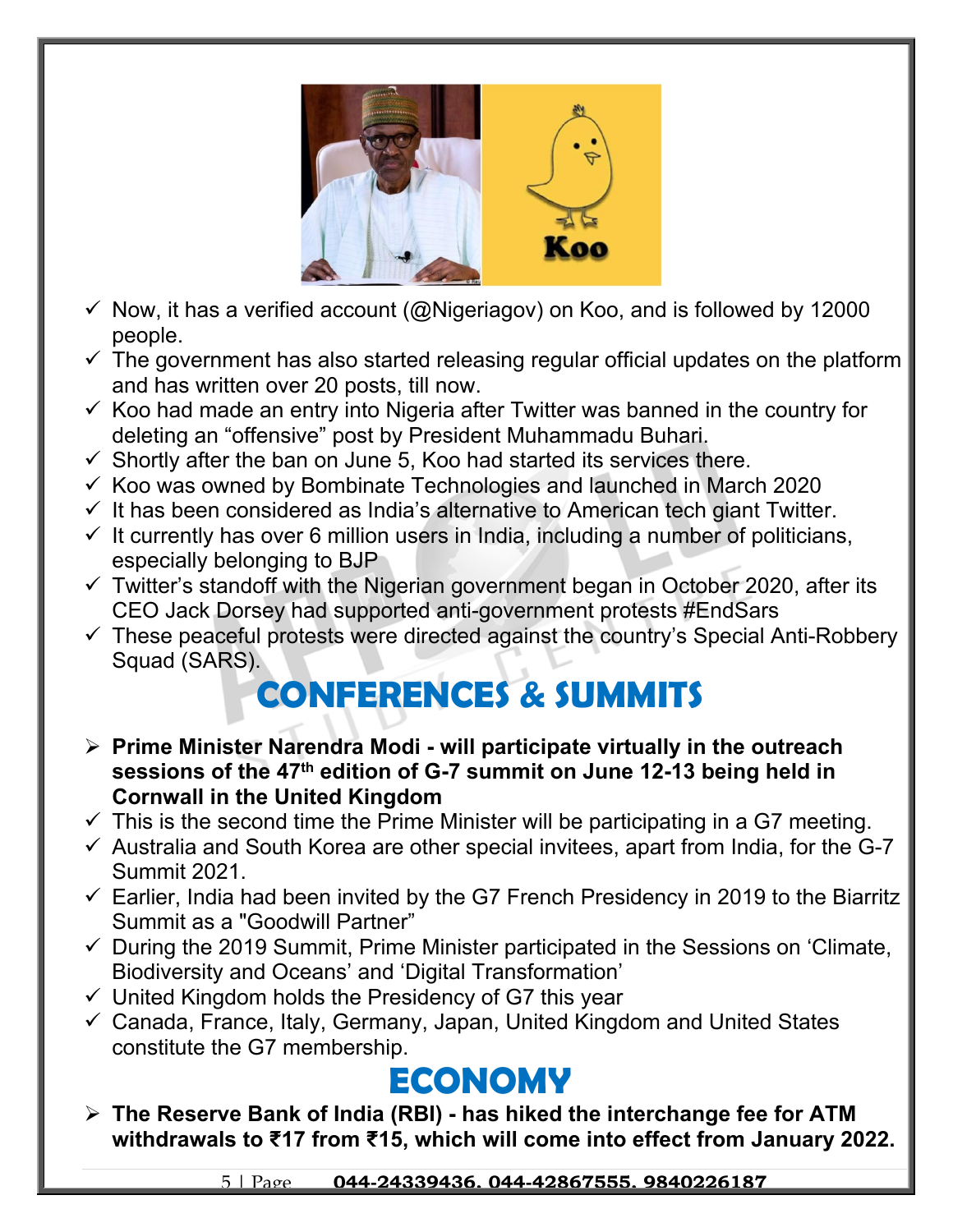- $\checkmark$  The interchange fee is the charge banks pay each other when their customers use ATMs of another lender
- $\checkmark$  It was last revised in 2012.
- $\checkmark$  In case of non-financial transactions, the interchange will go up from ₹5 to ₹6.
- $\checkmark$  For customers, the ATM withdrawal charge will go to ₹21 from ₹20 if they exhaust their free transactions.
- $\checkmark$  Customers are eligible for five free transactions (inclusive of non-financial transactions) every month from their own bank ATMs.
- $\checkmark$  They are also eligible for three free transactions from other bank ATMs in metros (five in non-metro centres).

#### **OBITUARY**

 **The 1998 Asian Games gold medal-winning boxer from Manipur, Dingko Singh (42 years) – finally lost the battle to cancer and passed away in Manipur's Sekta village on June 10**



- $\checkmark$  Diagnosed with liver cancer in 2017, Dingko had health related issues since the onset of the global pandemic.
- $\checkmark$  A fearless challenger in the ring, Dingko beat two Olympic medallists Sontaya Wongprates of Thailand and Timur Tulyakov of Uzbekistan — en route to his Asian Games gold in Bangkok
- $\checkmark$  Dingko was honoured with the Arjuna Award in 1998 and in 2013, he was conferred with Padma Shri for his contribution to the game.
- $\checkmark$  An employee of Indian Navy, Dingko trained many youngsters as a coach at the Sports Authority of India centre in Imphal after retiring quite early.
- $\checkmark$  President Ram Nath Kovind and PM Narendra Modi led the tributes.
- **Veteran Bengali filmmaker Buddhadeb Dasgupta (77 years) passed away on June 10 in South Kolkata due to a kidney ailment**
- $\checkmark$  Born on February 11, 1944 in Anara village near Purulia, Dasqupta studied economics and took up a job as a lecturer.
- $\checkmark$  He quit teaching in 1976 to devote himself to his passion of making movies.

#### 6 | Page **044-24339436, 044-42867555, 9840226187**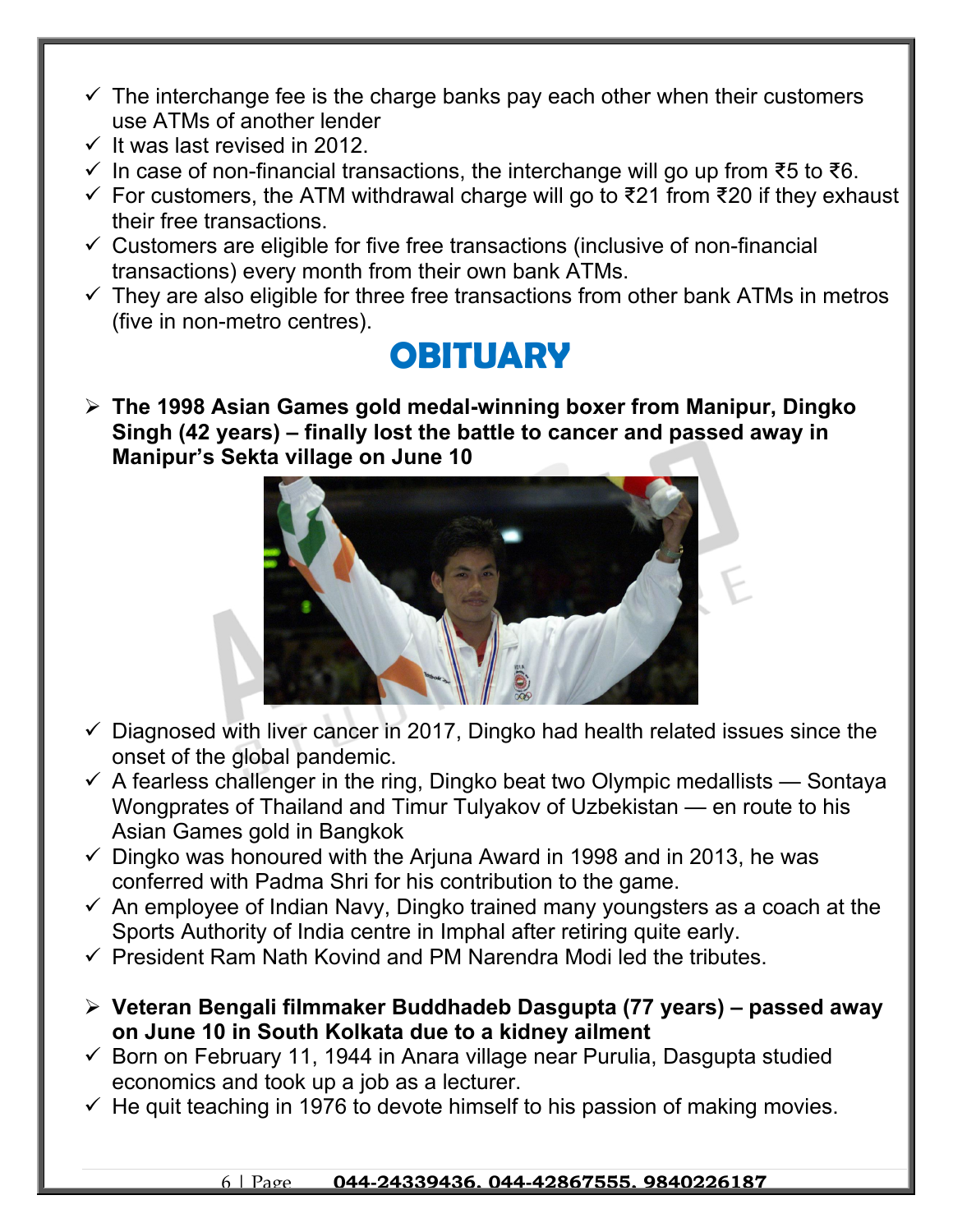$\checkmark$  Two years later, his directorial debut, 'Dooratwa', won a National Award for best feature film in Bengali.



- $\checkmark$  Over a career spanning more than four decades, there were numerous awards and recognitions, which includes 32 National Awards, alongwith seven Swarna Kamal (Golden Lotus) for his features and documentaries
- $\checkmark$  Dasqupta has been programmed for the Masters of World Cinema section of Toronto International Film Festival eight times
- $\checkmark$  He has also won the prestigious Golden Athena, Lifetime Achievement award from Athens International Film Festival.

#### **SPORTS**

 **Cristiano Ronaldo's Portugal - prepare to defend their title, as the 16th edition of 'Euro 2020' finally kicks off on June 11 after the delay by a year due to the coronavirus pandemic.**



- $\checkmark$  World champions France seek a rare double and are favourites to win a third European crown at the pan-continental event
- $\checkmark$  For the first time the tournament is taking place in 11 cities across Europe instead of one or two countries despite the Covid-19 crisis.